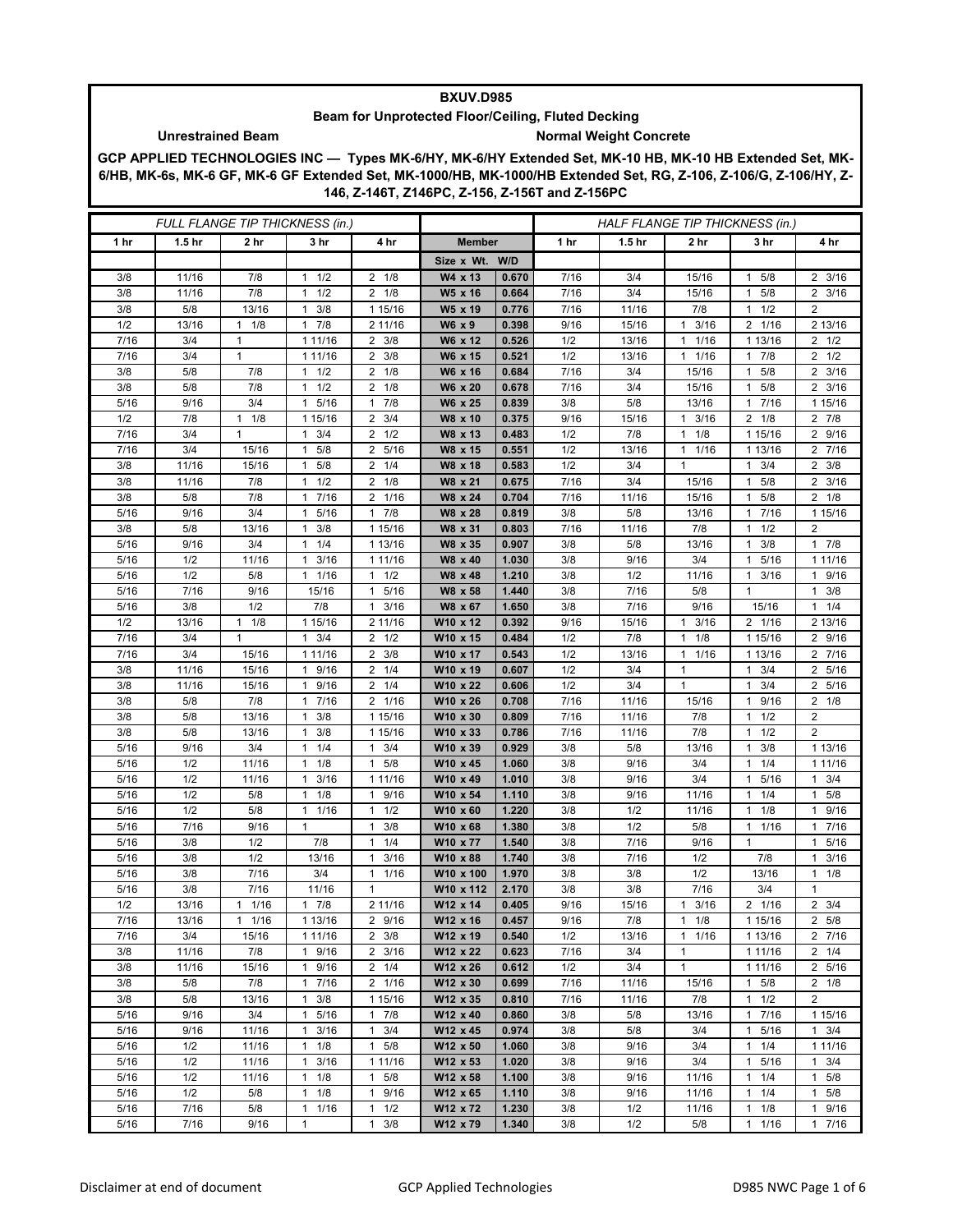| FULL FLANGE TIP THICKNESS (in.) |                   |                 |                                  |                           | HALF FLANGE TIP THICKNESS (in.) |                |             |                   |                      |                                             |                            |
|---------------------------------|-------------------|-----------------|----------------------------------|---------------------------|---------------------------------|----------------|-------------|-------------------|----------------------|---------------------------------------------|----------------------------|
| 1 hr                            | 1.5 <sub>hr</sub> | 2 <sub>hr</sub> | 3 <sub>hr</sub>                  | 4 hr                      | <b>Member</b>                   |                | 1 hr        | 1.5 <sub>hr</sub> | 2 <sub>hr</sub>      | 3 hr                                        | 4 hr                       |
|                                 |                   |                 |                                  |                           | Size x Wt. W/D                  |                |             |                   |                      |                                             |                            |
| 5/16                            | 7/16              | 9/16            | 15/16                            | 5/16<br>1                 | W12 x 87                        | 1.470          | 3/8         | 7/16              | 9/16                 | 1                                           | $1 \t3/8$                  |
| 5/16                            | 3/8               | 1/2             | 7/8                              | 1/4<br>$\mathbf{1}$       | W12 x 96                        | 1.610          | 3/8         | 7/16              | 9/16                 | 15/16                                       | $1 \t1/4$                  |
| 5/16                            | 3/8               | 1/2             | 13/16                            | 1/8<br>$\mathbf{1}$       | W12 x 106                       | 1.770          | 3/8         | 3/8               | 1/2                  | 7/8                                         | $1 \t3/16$                 |
| 5/16                            | 3/8               | 7/16            | 3/4                              | 1/16<br>$\mathbf{1}$      | W12 x 120                       | 1.990          | 3/8         | 3/8               | 1/2                  | 13/16                                       | $1 \t1/16$                 |
| 5/16                            | 3/8               | 7/16            | 11/16                            | $\mathbf{1}$              | W12 x 136                       | 2.230          | 3/8         | 3/8               | 7/16                 | 3/4                                         | $\mathbf{1}$               |
| 5/16                            | 3/8<br>3/8        | 3/8<br>3/8      | 5/8<br>9/16                      | 7/8<br>13/16              | W12 x 152                       | 2.450<br>2.720 | 3/8<br>3/8  | 3/8<br>3/8        | 7/16<br>3/8          | 11/16<br>5/8                                | 15/16<br>7/8               |
| 5/16<br>5/16                    | 3/8               | 3/8             | 9/16                             | 3/4                       | W12 x 170<br>W12 x 190          | 3.000          | 3/8         | 3/8               | 3/8                  | 5/8                                         | 13/16                      |
| 5/16                            | 3/8               | 3/8             | 1/2                              | 11/16                     | W12 x 210                       | 3.270          | 3/8         | 3/8               | 3/8                  | 9/16                                        | 3/4                        |
| 5/16                            | 3/8               | 3/8             | 1/2                              | 11/16                     | W12 x 230                       | 3.550          | 3/8         | 3/8               | 3/8                  | 1/2                                         | 11/16                      |
| 5/16                            | 3/8               | 3/8             | 7/16                             | 5/8                       | W12 x 252                       | 3.840          | 3/8         | 3/8               | 3/8                  | 1/2                                         | 5/8                        |
| 5/16                            | 3/8               | 3/8             | 7/16                             | 9/16                      | W12 x 279                       | 4.190          | 3/8         | 3/8               | 3/8                  | 7/16                                        | $5/8$                      |
| 5/16                            | 3/8               | 3/8             | 3/8                              | 9/16                      | W12 x 305                       | 4.490          | 3/8         | 3/8               | 3/8                  | 7/16                                        | 9/16                       |
| 5/16                            | 3/8               | 3/8             | 3/8                              | 1/2                       | W12 x 336                       | 4.850          | 3/8         | 3/8               | 3/8                  | 3/8                                         | 9/16                       |
| 7/16                            | 3/4               | 1               | 1 11/16                          | 2<br>3/8                  | W14 x 22                        | 0.534          | 1/2         | 13/16             | 1/16<br>$\mathbf{1}$ | 1 13/16                                     | 2 7/16                     |
| 3/8                             | 11/16             | 7/8             | 9/16<br>$\mathbf{1}$             | $2 \frac{3}{16}$          | W14 x 26                        | 0.628          | 7/16        | 3/4               | $\mathbf{1}$         | 1 1 1 / 16                                  | $2 \t1/4$                  |
| 3/8                             | 11/16             | 7/8             | 1/2<br>$\mathbf{1}$              | 3/16<br>2                 | W14 x 30                        | 0.644          | 7/16        | 3/4               | 15/16                | 1 1 1 / 16                                  | $2 \t1/4$                  |
| 3/8                             | 5/8               | 13/16           | 17/16                            | 2 1/16                    | W14 x 34                        | 0.725          | 7/16        | 11/16             | 7/8                  | 1 9/16                                      | $2 \t1/8$                  |
| 3/8<br>5/16                     | 5/8<br>9/16       | 13/16<br>3/4    | 3/8<br>$\mathbf{1}$<br>5/16<br>1 | 1 15/16<br>1 13/16        | W14 x 38<br>W14 x 43            | 0.809<br>0.874 | 7/16<br>3/8 | 11/16<br>5/8      | 7/8<br>13/16         | $1 \t1/2$<br>7/16<br>1                      | 2<br>17/8                  |
| 5/16                            | 9/16              | 11/16           | $1 \t3/16$                       | 3/4<br>$\mathbf{1}$       | W14 x 48                        | 0.970          | 3/8         | 5/8               | 3/4                  | 5/16<br>1                                   | 1 13/16                    |
| 5/16                            | 1/2               | 11/16           | $1 \t1/8$                        | 5/8<br>1                  | W14 x 53                        | 1.060          | 3/8         | 9/16              | 3/4                  | $1 \t1/4$                                   | 1 11/16                    |
| 5/16                            | 1/2               | 11/16           | 1/8<br>1                         | 5/8<br>$\mathbf{1}$       | W14 x 61                        | 1.100          | 3/8         | 9/16              | 11/16                | 1/4                                         | $1 \t5/8$                  |
| 5/16                            | 1/2               | $5/8$           | 1 1/16                           | 1/2<br>$\mathbf{1}$       | $W14 \times 68$                 | 1.220          | 3/8         | 1/2               | 11/16                | 1/8<br>1                                    | 1 9/16                     |
| 5/16                            | 7/16              | 9/16            | 1                                | 7/16<br>1                 | W14 x 74                        | 1.320          | 3/8         | 1/2               | 5/8                  | 1 1/16                                      | 17/16                      |
| 5/16                            | 7/16              | 9/16            | 15/16                            | 5/16<br>$\mathbf{1}$      | W14 x 82                        | 1.450          | 3/8         | 7/16              | 9/16                 | 1                                           | $1 \t3/8$                  |
| 5/16                            | 7/16              | 9/16            | $\mathbf{1}$                     | 7/16<br>$\mathbf{1}$      | W14 x 90                        | 1.310          | 3/8         | 1/2               | 5/8                  | 1/8<br>$\mathbf{1}$                         | $1 \t1/2$                  |
| 5/16                            | 7/16              | 9/16            | 15/16                            | 5/16<br>$\mathbf{1}$      | W14 x 99                        | 1.430          | 3/8         | 7/16              | 5/8                  | 1 1/16                                      | $1 \t3/8$                  |
| 5/16                            | 3/8               | 1/2             | 7/8                              | 1/4<br>$\mathbf{1}$       | W14 x 109                       | 1.570          | 3/8         | 7/16              | 9/16                 | 1                                           | 5/16<br>$\mathbf{1}$       |
| 5/16                            | 3/8               | 1/2             | 13/16                            | 3/16<br>$\mathbf{1}$      | W14 x 120                       | 1.710          | 3/8         | 7/16              | 1/2                  | 15/16                                       | $1 \t1/4$                  |
| 5/16                            | 3/8               | 7/16            | 3/4                              | 1/8<br>$\mathbf{1}$       | W14 x 132                       | 1.890          | 3/8         | 3/8               | 1/2                  | 7/8                                         | $1 \t1/8$                  |
| 5/16<br>5/16                    | 3/8<br>3/8        | 7/16<br>7/16    | 3/4<br>11/16                     | 1/16<br>1<br>$\mathbf{1}$ | W14 x 145<br>W14 x 159          | 1.990<br>2.160 | 3/8<br>3/8  | 3/8<br>3/8        | 1/2<br>7/16          | 13/16<br>3/4                                | $1 \t1/16$<br>$\mathbf{1}$ |
| 5/16                            | 3/8               | 3/8             | 5/8                              | 15/16                     | W14 x 176                       | 2.380          | 3/8         | 3/8               | 7/16                 | 11/16                                       | 15/16                      |
| 5/16                            | 3/8               | 3/8             | 5/8                              | 7/8                       | W14 x 193                       | 2.600          | 3/8         | 3/8               | 3/8                  | 11/16                                       | 7/8                        |
| 5/16                            | 3/8               | 3/8             | 9/16                             | 13/16                     | W14 x 211                       | 2.810          | 3/8         | 3/8               | 3/8                  | 5/8                                         | 13/16                      |
| 5/16                            | 3/8               | 3/8             | 9/16                             | 3/4                       | W14 x 233                       | 3.080          | 3/8         | 3/8               | 3/8                  | 9/16                                        | 3/4                        |
| 5/16                            | 3/8               | 3/8             | 1/2                              | 11/16                     | W14 x 257                       | 3.360          | 3/8         | 3/8               | 3/8                  | 9/16                                        | 3/4                        |
| 5/16                            | 3/8               | 3/8             | 7/16                             | 5/8                       | W14 x 283                       | 3.660          | 3/8         | 3/8               | 3/8                  | 1/2                                         | 11/16                      |
| 5/16                            | 3/8               | 3/8             | 7/16                             | 5/8                       | W14 x 311                       | 3.980          | 3/8         | 3/8               | 3/8                  | 1/2                                         | 5/8                        |
| 5/16                            | 3/8               | 3/8             | 7/16                             | 9/16                      | W14 x 342                       | 4.320          | 3/8         | 3/8               | 3/8                  | 7/16                                        | 9/16                       |
| 5/16                            | 3/8               | 3/8             | 3/8                              | 9/16                      | W14 x 370                       | 4.630          | 3/8         | 3/8               | 3/8                  | 7/16                                        | 9/16                       |
| 5/16<br>5/16                    | 3/8<br>3/8        | 3/8<br>3/8      | 3/8<br>3/8                       | 1/2<br>1/2                | W14 x 398<br>W14 x 426          | 4.930<br>5.210 | 3/8<br>3/8  | 3/8<br>3/8        | 3/8<br>3/8           | 3/8<br>3/8                                  | 1/2<br>1/2                 |
| 5/16                            | 3/8               | 3/8             | 3/8                              | 7/16                      | W14 x 455                       | 5.530          | 3/8         | 3/8               | 3/8                  | 3/8                                         | 1/2                        |
| 5/16                            | 3/8               | 3/8             | 3/8                              | 7/16                      | W14 x 500                       | 5.950          | 3/8         | 3/8               | 3/8                  | 3/8                                         | 7/16                       |
| 5/16                            | 3/8               | 3/8             | 3/8                              | 7/16                      | W14 x 550                       | 6.430          | 3/8         | 3/8               | 3/8                  | 3/8                                         | 7/16                       |
| 5/16                            | 3/8               | 3/8             | 3/8                              | 3/8                       | W14 x 605                       | 6.960          | 3/8         | 3/8               | 3/8                  | 3/8                                         | 3/8                        |
| 5/16                            | 3/8               | 3/8             | 3/8                              | 3/8                       | W14 x 665                       | 7.490          | 3/8         | 3/8               | 3/8                  | 3/8                                         | 3/8                        |
| 5/16                            | 3/8               | 3/8             | 3/8                              | 3/8                       | W14 x 730                       | 8.080          | 3/8         | 3/8               | 3/8                  | 3/8                                         | 3/8                        |
| 7/16                            | 3/4               | 15/16           | 5/8<br>1                         | 2 5/16                    | W16 x 26                        | 0.558          | 1/2         | 13/16             | $\mathbf{1}$         | 1 13/16                                     | $2 \frac{3}{8}$            |
| 3/8                             | 11/16             | 7/8             | $1 \t1/2$                        | $2 \frac{1}{8}$           | W16 x 31                        | 0.661          | 7/16        | 3/4               | 15/16                | 5/8<br>$\mathbf{1}$                         | $2 \frac{3}{16}$           |
| 3/8                             | 5/8               | 7/8             | 17/16                            | 2 1/16                    | W16 x 36                        | 0.702          | 7/16        | 11/16             | 15/16                | $1 \t5/8$                                   | $2 \t1/8$                  |
| 3/8<br>5/16                     | 5/8<br>9/16       | 13/16<br>3/4    | 3/8<br>1<br>5/16<br>1            | 1 15/16<br>1 13/16        | W16 x 40<br>W16 x 45            | 0.780<br>0.870 | 7/16<br>3/8 | 11/16             | 7/8                  | 1/2<br>$\mathbf{1}$<br>7/16<br>$\mathbf{1}$ | $\overline{2}$<br>17/8     |
| 5/16                            | 9/16              | 11/16           | $1 \t1/4$                        | 3/4<br>$\mathbf{1}$       | W16 x 50                        | 0.962          | 3/8         | 5/8<br>5/8        | 13/16<br>3/4         | 5/16<br>1                                   | 1 13/16                    |
| 5/16                            | 1/2               | 11/16           | $1 \t1/8$                        | 5/8<br>$\mathbf{1}$       | W16 x 57                        | 1.090          | 3/8         | 9/16              | 11/16                | $1 \t1/4$                                   | 1 11/16                    |
| 5/16                            | 1/2               | 11/16           | $1 \t1/8$                        | 5/8<br>1                  | W16 x 67                        | 1.090          | 3/8         | 9/16              | 11/16                | 1/4<br>$\mathbf{1}$                         | 1 11/16                    |
| 5/16                            | 7/16              | 5/8             | 1 1/16                           | 1/2<br>$\mathbf{1}$       | W16 x 77                        | 1.250          | 3/8         | 1/2               | 5/8                  | $1 \t1/8$                                   | $1 \t1/2$                  |
| 5/16                            | 7/16              | 9/16            | 15/16                            | 5/16<br>$\mathbf{1}$      | W16 x 89                        | 1.430          | 3/8         | 7/16              | 5/8                  | 11/16                                       | $1 \t3/8$                  |
| 5/16                            | 3/8               | 1/2             | 7/8                              | 1/4<br>$\mathbf{1}$       | W16 x 100                       | 1.590          | 3/8         | 7/16              | 9/16                 | 15/16                                       | 1 5/16                     |
| 3/8                             | 11/16             | 7/8             | 1/2<br>1                         | $2 \t1/8$                 | W18 x 35                        | 0.672          | 7/16        | 3/4               | 15/16                | 5/8<br>1                                    | $2 \frac{3}{16}$           |
| 3/8                             | 5/8               | 13/16           | 3/8<br>1                         | $\overline{2}$            | W18 x 40                        | 0.768          | 7/16        | 11/16             | 7/8                  | 1/2<br>1                                    | 2 1/16                     |
| 5/16                            | 9/16              | 3/4             | $\mathbf{1}$<br>5/16             | 1 13/16                   | W18 x 46                        | 0.876          | 3/8         | 5/8               | 13/16                | $\mathbf{1}$<br>7/16                        | 17/8                       |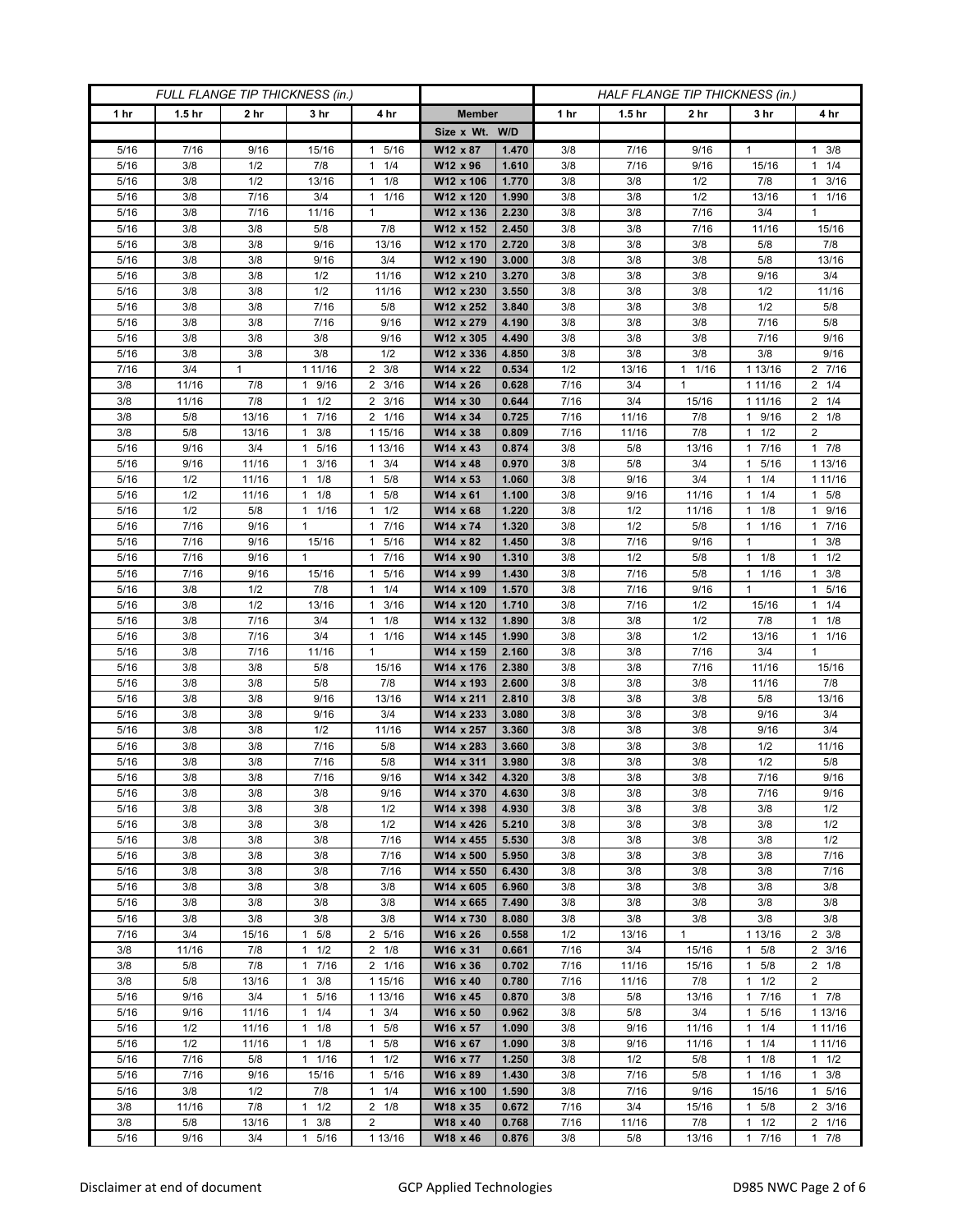| FULL FLANGE TIP THICKNESS (in.) |                   |             |                       | HALF FLANGE TIP THICKNESS (in.)              |                        |                |            |                   |              |                        |                      |
|---------------------------------|-------------------|-------------|-----------------------|----------------------------------------------|------------------------|----------------|------------|-------------------|--------------|------------------------|----------------------|
| 1 <sub>hr</sub>                 | 1.5 <sub>hr</sub> | 2 hr        | 3 hr                  | 4 hr                                         | <b>Member</b>          |                | 1 hr       | 1.5 <sub>hr</sub> | 2 hr         | 3 hr                   | 4 hr                 |
|                                 |                   |             |                       |                                              | Size x Wt. W/D         |                |            |                   |              |                        |                      |
| 5/16                            | 9/16              | 3/4         | 5/16<br>$\mathbf{1}$  | 1 13/16                                      | W18 x 50               | 0.880          | 3/8        | 5/8               | 13/16        | 7/16<br>$\mathbf{1}$   | 17/8                 |
| 5/16                            | 9/16              | 11/16       | 1/4<br>1              | 3/4<br>1                                     | W18 x 55               | 0.963          | 3/8        | 5/8               | 3/4          | 5/16<br>1              | 1 13/16              |
| 5/16                            | 1/2               | 11/16       | 3/16<br>$\mathbf{1}$  | 5/8<br>$\mathbf{1}$                          | W18 x 60               | 1.040          | 3/8        | 9/16              | 3/4          | 1/4                    | 1 11/16              |
| 5/16                            | 1/2               | 5/8         | 1/8<br>$\mathbf{1}$   | 9/16<br>$\mathbf{1}$                         | W18 x 65               | 1.130          | 3/8        | 9/16              | 11/16        | 3/16<br>1              | $1 \t5/8$            |
| 5/16                            | 1/2               | 5/8         | 1/16<br>1             | 1/2<br>$\mathbf{1}$                          | W18 x 71               | 1.220          | 3/8        | 1/2               | 11/16        | 1/8<br>1               | 1 9/16               |
| 5/16                            | 1/2               | 5/8         | 1/8<br>$\mathbf{1}$   | $\mathbf{1}$<br>9/16                         | W18 x 76               | 1.130          | 3/8        | 9/16              | 11/16        | 3/16                   | 5/8<br>$\mathbf{1}$  |
| 5/16                            | 7/16              | 5/8         | 1                     | 7/16<br>1                                    | W18 x 86               | 1.270          | 3/8        | 1/2               | 5/8          | 1/8<br>1               | 1/2<br>$\mathbf{1}$  |
| 5/16                            | 7/16              | 9/16        | 15/16                 | 3/8<br>1                                     | W18 x 97               | 1.420          | 3/8        | 1/2               | 5/8          | 1 1/16                 | $1 \t3/8$            |
| 5/16                            | 3/8               | 1/2         | 7/8                   | 1/4<br>$\mathbf{1}$                          | W18 x 106              | 1.550          | 3/8        | 7/16              | 9/16         | 1                      | 5/16<br>$\mathbf{1}$ |
| 5/16                            | 3/8               | 1/2         | 13/16                 | 3/16<br>$\mathbf{1}$                         | W18 x 119              | 1.720          | 3/8        | 7/16              | 1/2          | 15/16                  | 3/16<br>$\mathbf{1}$ |
| 3/8                             | 5/8               | 13/16       | 7/16<br>$\mathbf{1}$  | $\overline{2}$                               | W21 x 44               | 0.746          | 7/16       | 11/16             | 7/8          | 9/16<br>$\mathbf{1}$   | 2 1/16               |
| 5/16                            | 9/16              | 3/4         | 5/16<br>1             | $\mathbf{1}$<br>7/8                          | W21 x 50               | 0.838          | 3/8        | 5/8               | 13/16        | 7/16<br>1              | 1 15/16              |
| 5/16                            | 9/16              | 11/16       | 1/4<br>$\mathbf{1}$   | 3/4<br>1                                     | W21 x 57               | 0.952          | 3/8        | 5/8               | 3/4          | 3/8<br>1               | 1 13/16              |
| 5/16                            | 9/16              | 11/16       | 1/4<br>$\mathbf{1}$   | 3/4<br>$\mathbf{1}$                          | W21 x 62               | 0.952          | 3/8        | 5/8               | 3/4          | 3/8<br>1               | 1 13/16              |
| 5/16                            | 1/2               | 11/16       | $1 \t3/16$            | 5/8<br>$\mathbf{1}$                          | W21 x 68               | 1.040          | 3/8        | 9/16              | 3/4          | 1/4<br>$\mathbf{1}$    | 1 11/16              |
| 5/16                            | 1/2               | 5/8         | $1 \t1/8$             | 9/16<br>1                                    | W21 x 73               | 1.110          | 3/8        | 9/16              | 11/16        | 1/4<br>1.              | $1 \t5/8$            |
| 5/16                            | 7/16              | 5/8         | 1/16<br>1             | 7/16<br>$\mathbf{1}$                         | W21 x 83               | 1.260          | 3/8        | 1/2               | 5/8          | 1/8<br>1               | $1 \t1/2$            |
| 5/16                            | 7/16              | 9/16        | 15/16                 | 3/8<br>$\mathbf{1}$                          | W21 x 93               | 1.400          | 3/8        | 1/2               | 5/8          | 1/16<br>1              | $1 \t3/8$            |
| 5/16                            | 7/16              | 9/16        | 1                     | 7/16<br>1                                    | W21 x 101              | 1.300          | 3/8        | 1/2               | 5/8          | $1 \t1/8$              | $1 \t1/2$            |
| 5/16                            | 7/16              | 9/16        | 15/16                 | 5/16<br>$\mathbf{1}$                         | W21 x 111              | 1.430          | 3/8        | 7/16              | 5/8          | 1/16<br>1              | 3/8<br>1             |
| 5/16                            | 3/8               | 1/2         | 7/8                   | 1/4<br>$\mathbf{1}$                          | W21 x 122              | 1.570          | 3/8        | 7/16              | 9/16         | 1                      | 5/16<br>$\mathbf{1}$ |
| 5/16                            | 3/8               | 1/2         | 7/8                   | 3/16<br>$\mathbf{1}$                         | W21 x 132              | 1.680          | 3/8        | 7/16              | 9/16         | 15/16                  | $1 \t1/4$            |
| 5/16                            | 3/8               | 7/16        | 13/16                 | 1/8<br>$\mathbf{1}$                          | W21 x 147              | 1.870          | 3/8        | 3/8               | 1/2          | 7/8<br>17/16           | $1 \t1/8$            |
| 5/16                            | 9/16              | 3/4         | 5/16<br>$\mathbf{1}$  | 7/8<br>$\mathbf{1}$<br>3/4                   | W24 x 55               | 0.828          | 3/8        | 5/8               | 13/16        |                        | 1 15/16<br>1 13/16   |
| 5/16<br>5/16                    | 9/16<br>9/16      | 3/4<br>3/4  | $1 \t1/4$<br>1/4<br>1 | $\mathbf{1}$<br>3/4<br>1                     | W24 x 62               | 0.934<br>0.942 | 3/8<br>3/8 | 5/8<br>5/8        | 13/16<br>3/4 | 3/8<br>1.<br>3/8<br>1  |                      |
| 5/16                            | 1/2               | 11/16       | 3/16<br>1             | 5/8<br>$\mathbf{1}$                          | W24 x 68<br>W24 x 76   | 1.050          | 3/8        | 9/16              | 3/4          | 1/4<br>1               | 1 13/16<br>1 11/16   |
| 5/16                            | 1/2               | 5/8         | $1 \t1/8$             | 9/16<br>$\mathbf{1}$                         | W24 x 84               | 1.150          | 3/8        | 9/16              | 11/16        | 3/16                   | 1 5/8                |
| 5/16                            | $7/16$            | 5/8         | $\mathbf{1}$          | 7/16<br>$\mathbf{1}$                         | W24 x 94               | 1.280          | 3/8        | 1/2               | 5/8          | 1/8<br>1               | $1 \t1/2$            |
| 5/16                            | 7/16              | 5/8         | $1 \t1/16$            | 1/2<br>$\mathbf{1}$                          | W24 x 104              | 1.240          | 3/8        | 1/2               | 11/16        | 1/8<br>$\mathbf{1}$    | $1 \t1/2$            |
| 5/16                            | 7/16              | 9/16        | $\mathbf{1}$          | 3/8<br>1                                     | W24 x 117              | 1.380          | 3/8        | 1/2               | 5/8          | 1/16<br>1              | 17/16                |
| 5/16                            | 3/8               | 1/2         | $7/8$                 | 1/4<br>$\mathbf{1}$                          | W24 x 131              | 1.540          | 3/8        | 7/16              | 9/16         | 1                      | 1 5/16               |
| 5/16                            | 3/8               | 1/2         | 13/16                 | 3/16<br>1                                    | W24 x 146              | 1.700          | 3/8        | 7/16              | 9/16         | 15/16                  | $1 \t1/4$            |
| 5/16                            | 3/8               | 7/16        | 13/16                 | 1/8<br>1                                     | W24 x 162              | 1.880          | 3/8        | 3/8               | 1/2          | 7/8                    | $1 \t1/8$            |
| 5/16                            | 1/2               | 11/16       | 3/16<br>$\mathbf{1}$  | 1 11/16                                      | W27 x 84               | 1.030          | 3/8        | 9/16              | 3/4          | 5/16<br>1              | 1 1 1 / 16           |
| 5/16                            | 1/2               | 5/8         | 1/8<br>$\mathbf{1}$   | 9/16<br>1                                    | W27 x 94               | 1.150          | 3/8        | 9/16              | 11/16        | 3/16<br>1              | 1 5/8                |
| 5/16                            | 7/16              | 5/8         | 1 1/16                | 1/2<br>$\mathbf{1}$                          | W27 x 102              | 1.240          | 3/8        | 1/2               | 11/16        | 1/8<br>1               | $1 \t1/2$            |
| 5/16                            | 7/16              | 9/16        | 15/16                 | 3/8<br>1                                     | W27 x 114              | 1.390          | 3/8        | 1/2               | 5/8          | 1/16<br>1              | 17/16                |
| 5/16                            | 3/8               | 1/2         | 7/8                   | 1/4<br>$\mathbf{1}$                          | W27 x 129              | 1.560          | 3/8        | 7/16              | 9/16         | 1                      | 5/16<br>$\mathbf{1}$ |
| 5/16                            | 3/8               | 1/2         | 7/8                   | 1/4<br>$\mathbf{1}$                          | W27 x 146              | 1.550          | 3/8        | 7/16              | 9/16         | 1                      | 5/16<br>$\mathbf{1}$ |
| $5/16$                          | 3/8               | 1/2         | 13/16                 | 3/16<br>1                                    | W27 x 161              | 1.700          | 3/8        | 7/16              | 9/16         | 15/16                  | $1 \t1/4$            |
| 5/16                            | 3/8               | 7/16        | 13/16                 | $1 \t1/8$                                    | W27 x 178              | 1.870          | 3/8        | 3/8               | 1/2          | 7/8                    | $1 \t1/8$            |
| 5/16                            | 1/2               | 11/16       | $1 \t3/16$            | 1 11/16                                      | W30 x 90               | 1.020          | 3/8        | 9/16              | 3/4          | 5/16<br>$\mathbf{1}$   | $1 \t3/4$            |
| 5/16                            | 1/2               | 5/8         | $1 \t1/8$             | 1 9/16                                       | W30 x 99               | 1.120          | 3/8        | 9/16              | 11/16        | $1 \t3/16$             | $1 \t5/8$            |
| 5/16                            | 1/2               | 5/8         | 1/16<br>$\mathbf{1}$  | $\mathbf{1}$<br>1/2                          | W30 x 108              | 1.210          | 3/8        | 1/2               | 11/16        | 3/16<br>1              | 1 9/16               |
| 5/16                            | 7/16              | 9/16        | $\mathbf{1}$          | 7/16<br>$\mathbf{1}$                         | W30 x 116              | 1.300          | 3/8        | 1/2               | 5/8          | $1 \t1/8$              | $1 \t1/2$            |
| 5/16                            | 7/16              | 9/16        | 15/16                 | 3/8<br>$\mathbf{1}$                          | W30 x 124              | 1.390          | 3/8        | 1/2               | 5/8          | 1 1/16                 | 17/16                |
| 5/16                            | 7/16              | 9/16        | 15/16                 | 5/16<br>1                                    | W30 x 132              | 1.470          | 3/8        | 7/16              | 9/16         | 1                      | $1 \t3/8$            |
| 5/16                            | 3/8               | 1/2         | 7/8                   | 3/16<br>$\mathbf{1}$                         | W30 x 173              | 1.660          | 3/8        | 7/16              | 9/16         | 15/16                  | $1 \t1/4$            |
| 5/16                            | 3/8               | 7/16        | 13/16                 | 1/8<br>$\mathbf{1}$                          | W30 x 191              | 1.850          | 3/8        | 3/8               | 1/2          | 7/8                    | $1 \t1/8$            |
| 5/16                            | 3/8               | 7/16        | 3/4                   | $\mathbf{1}$<br>1/16                         | W30 x 211              | 2.010          | 3/8        | 3/8               | 1/2          | 13/16                  | $1 \t1/16$           |
| 5/16                            | 1/2               | 5/8         | 11/16<br>$\mathbf{1}$ | 1/2<br>$\mathbf{1}$                          | W33 x 118              | 1.210          | 3/8        | 1/2               | 11/16        | 3/16<br>$\mathbf{1}$   | 1 9/16               |
| 5/16                            | 7/16<br>7/16      | 9/16        |                       | 7/16<br>$\mathbf{1}$<br>5/16<br>$\mathbf{1}$ | W33 x 130              | 1.320          | 3/8        | 1/2               | 5/8          | 1 1/16                 | 17/16<br>$1 \t3/8$   |
| 5/16<br>5/16                    | 3/8               | 9/16<br>1/2 | 15/16<br>7/8          | 1/4<br>$\mathbf{1}$                          | W33 x 141<br>W33 x 152 | 1.430<br>1.530 | 3/8<br>3/8 | 7/16<br>7/16      | 5/8<br>9/16  | 1 1/16<br>$\mathbf{1}$ | 1 5/16               |
| 5/16                            | 3/8               | 1/2         | 13/16                 | $\mathbf{1}$<br>3/16                         | W33 x 169              | 1.700          | 3/8        | 7/16              | 9/16         | 15/16                  | $1 \t1/4$            |
| 5/16                            | 3/8               | 1/2         | 13/16                 | 1/8<br>1                                     | W33 x 201              | 1.790          | 3/8        | 3/8               | 1/2          | 7/8                    | $1 \t3/16$           |
| 5/16                            | 3/8               | 7/16        | 3/4                   | $\mathbf{1}$<br>1/16                         | W33 x 221              | 1.970          | 3/8        | 3/8               | 1/2          | 13/16                  | $1 \t1/8$            |
| 5/16                            | 3/8               | 7/16        | 11/16                 | $\mathbf{1}$                                 | W33 x 241              | 2.130          | 3/8        | 3/8               | 7/16         | 3/4                    | $1 \t1/16$           |
| 5/16                            | 7/16              | 5/8         | $\mathbf{1}$          | 17/16                                        | W36 x 135              | 1.290          | 3/8        | 1/2               | 5/8          | $1 \t1/8$              | $1 \t1/2$            |
| 5/16                            | 7/16              | 9/16        | 15/16                 | 5/16<br>$\mathbf{1}$                         | W36 x 150              | 1.430          | 3/8        | 7/16              | 5/8          | 1 1/16                 | $1 \t3/8$            |
| 5/16                            | 7/16              | 9/16        | 15/16                 | $\mathbf{1}$<br>5/16                         | W36 x 160              | 1.510          | 3/8        | 7/16              | 9/16         | $\mathbf{1}$           | 1 5/16               |
| 5/16                            | 3/8               | 1/2         | 7/8                   | 1/4<br>1                                     | W36 x 170              | 1.600          | 3/8        | 7/16              | 9/16         | 15/16                  | $1 \t1/4$            |
| 5/16                            | 3/8               | 1/2         | 13/16                 | 3/16<br>$\mathbf{1}$                         | W36 x 182              | 1.720          | 3/8        | 7/16              | 1/2          | 15/16                  | $1 \t3/16$           |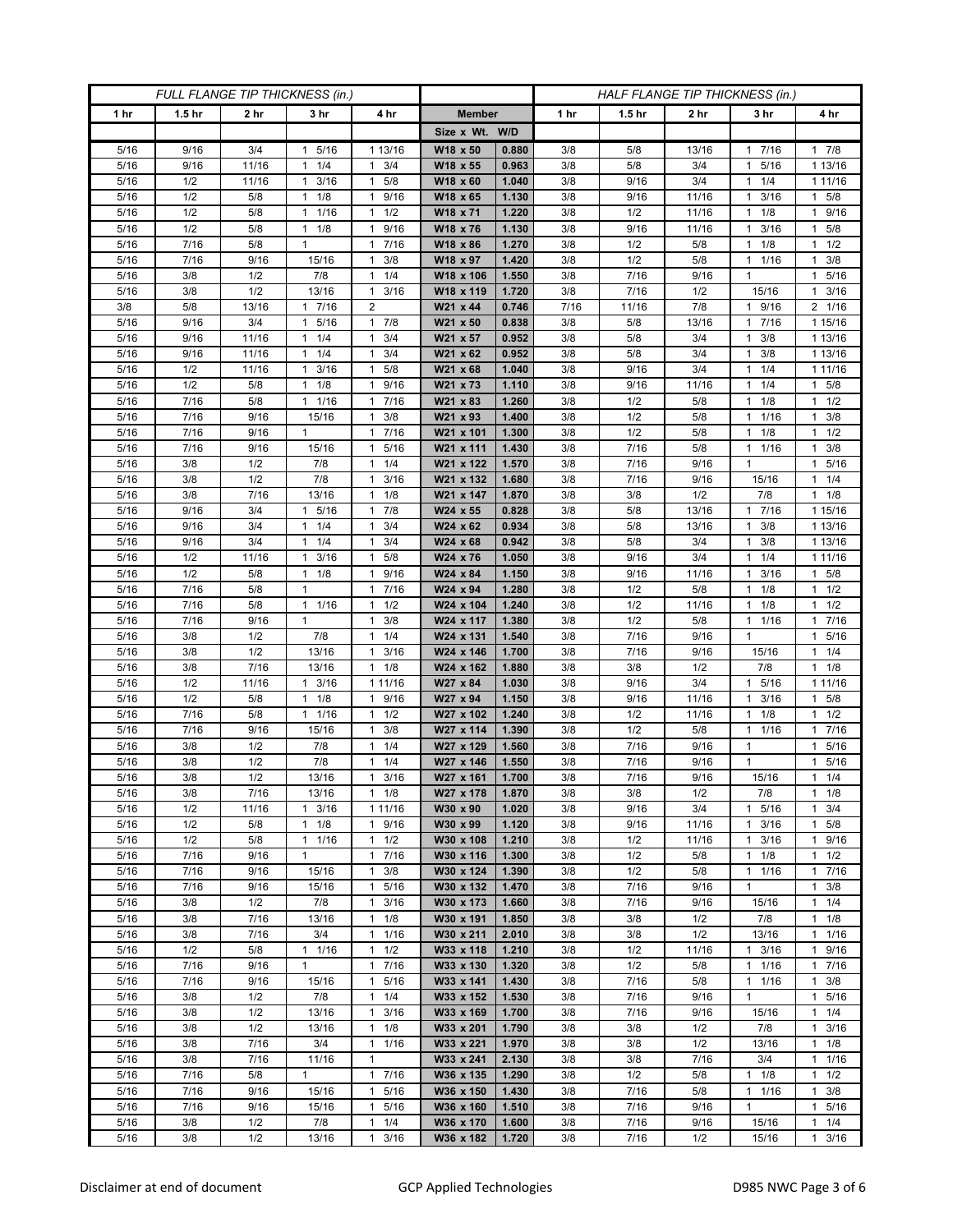| FULL FLANGE TIP THICKNESS (in.) |                   |                                 |                                             |                          | HALF FLANGE TIP THICKNESS (in.) |                |              |                   |                                              |                           |                                    |
|---------------------------------|-------------------|---------------------------------|---------------------------------------------|--------------------------|---------------------------------|----------------|--------------|-------------------|----------------------------------------------|---------------------------|------------------------------------|
| 1 hr                            | 1.5 <sub>hr</sub> | 2 <sub>hr</sub>                 | 3 <sub>hr</sub>                             | 4 hr                     | <b>Member</b>                   |                | 1 hr         | 1.5 <sub>hr</sub> | 2 <sub>hr</sub>                              | 3 hr                      | 4 hr                               |
|                                 |                   |                                 |                                             |                          | Size x Wt. W/D                  |                |              |                   |                                              |                           |                                    |
| 5/16                            | 3/8               | 1/2                             | 13/16                                       | 1/8<br>$\mathbf{1}$      | W36 x 194                       | 1.810          | 3/8          | 3/8               | 1/2                                          | 7/8                       | 3/16<br>$\mathbf{1}$               |
| 5/16                            | 3/8               | 7/16                            | 3/4                                         | 1/16<br>$\mathbf{1}$     | W36 x 210                       | 1.960          | 3/8          | 3/8               | 1/2                                          | 13/16                     | $1 \t1/8$                          |
| 5/16                            | 3/8               | 7/16                            | 3/4                                         | 1/16<br>$\mathbf{1}$     | W36 x 230                       | 1.950          | 3/8          | 3/8               | 1/2                                          | 13/16                     | $1 \t1/8$                          |
| 5/16                            | 3/8               | 7/16                            | 3/4                                         | 1                        | W36 x 245                       | 2.080          | 3/8          | 3/8               | 7/16                                         | 13/16                     | $1 \t1/16$                         |
| 5/16                            | 3/8               | 3/8                             | 11/16                                       | 15/16                    | W36 x 256                       | 2.370          | 3/8          | 3/8               | 7/16                                         | 11/16                     | 15/16                              |
| 5/16                            | 3/8               | 7/16                            | 11/16                                       | $\mathbf{1}$             | W36 x 260                       | 2.180          | 3/8          | 3/8               | 7/16                                         | 3/4                       | $\mathbf{1}$                       |
| 5/16                            | 3/8               | 3/8                             | 11/16                                       | 15/16                    | W36 x 280                       | 2.350          | 3/8          | 3/8               | 7/16                                         | 3/4                       | 15/16                              |
| 5/16                            | 3/8               | 3/8                             | 5/8                                         | 7/8                      | W36 x 300                       | 2.500          | 3/8          | 3/8               | 3/8                                          | 11/16                     | 15/16                              |
| 1/2                             | 7/8               | 1/8<br>1                        | 1 15/16                                     | $2 \frac{3}{4}$          | Other                           | 0.370          | 9/16         | 15/16             | 1/4<br>$\mathbf{1}$                          | $2 \t1/8$                 | $2 \t 7/8$                         |
| 1/2                             | 7/8               | 1/8<br>$\mathbf{1}$             | 1 15/16                                     | $2 \frac{3}{4}$          | Other                           | 0.380          | 9/16         | 15/16             | 3/16<br>$\mathbf{1}$                         | $2 \t1/8$                 | 2 13/16                            |
| 1/2<br>1/2                      | 13/16<br>13/16    | 1/8<br>$\mathbf{1}$<br>1<br>1/8 | 1 15/16<br>$1 \t7/8$                        | 2 11/16<br>2 11/16       | Other<br>Other                  | 0.390<br>0.400 | 9/16<br>9/16 | 15/16<br>15/16    | 3/16<br>$\mathbf{1}$<br>3/16<br>$\mathbf{1}$ | 2 1/16<br>2 1/16          | 2 13/16<br>$2 \frac{3}{4}$         |
| 1/2                             | 13/16             | 1/16<br>1                       | 7/8<br>1                                    | 2 11/16                  | Other                           | 0.410          | 9/16         | 15/16             | 3/16<br>-1                                   | 2 1/16                    | $2 \frac{3}{4}$                    |
| 7/16                            | 13/16             | 1/16<br>$\mathbf{1}$            | $1 \t7/8$                                   | 2 5/8                    | Other                           | 0.420          | 9/16         | 7/8               | 3/16<br>1                                    | 2                         | $2 \frac{3}{4}$                    |
| 7/16                            | 13/16             | 1/16<br>1                       | 1 13/16                                     | 5/8<br>2                 | Other                           | 0.430          | 9/16         | 7/8               | 1/8<br>$\mathbf{1}$                          | 2                         | 2 11/16                            |
| $\frac{1}{7}{16}$               | 13/16             | 1/16<br>1                       | 1 13/16                                     | $\overline{2}$<br>9/16   | Other                           | 0.440          | 9/16         | 7/8               | 1/8<br>$\mathbf{1}$                          | $\overline{2}$            | 2 11/16                            |
| 7/16                            | 13/16             | 1/16<br>$\mathbf{1}$            | 1 13/16                                     | 9/16<br>2                | Other                           | 0.450          | 9/16         | 7/8               | 1/8<br>$\mathbf{1}$                          | $\overline{2}$            | 2 5/8                              |
| 7/16                            | 13/16             | $1 \t1/16$                      | 1 13/16                                     | $2\overline{9/16}$       | Other                           | 0.460          | 9/16         | 7/8               | 1/8<br>$\mathbf{1}$                          | 1 15/16                   | 2 5/8                              |
| 7/16                            | 3/4               | 1                               | $1 \t3/4$                                   | $2 \frac{1}{2}$          | Other                           | 0.470          | 1/2          | 7/8               | 1/8<br>$\mathbf{1}$                          | 1 15/16                   | 2 5/8                              |
| 7/16                            | 3/4               | $\mathbf{1}$                    | 3/4<br>1                                    | $\overline{2}$<br>1/2    | Other                           | 0.480          | 1/2          | 7/8               | 1/8<br>$\mathbf{1}$                          | 1 15/16                   | 2 9/16                             |
| 7/16                            | 3/4               | $\mathbf{1}$                    | $1 \t3/4$                                   | $2 \frac{1}{2}$          | Other                           | 0.490          | 1/2          | 7/8               | 1/16<br>$\mathbf{1}$                         | $1 \overline{7/8}$        | 2 9/16                             |
| 7/16                            | 3/4               | $\mathbf{1}$                    | $1 \t3/4$                                   | 2 7/16                   | Other                           | 0.500          | 1/2          | 13/16             | 1/16<br>$\mathbf{1}$                         | $\overline{1}$ 7/8        | $2 \frac{1}{2}$                    |
| 7/16                            | 3/4               | $\mathbf{1}$                    | 1 11/16                                     | 7/16<br>2                | Other                           | 0.510          | 1/2          | 13/16             | 1/16<br>$\mathbf{1}$                         | 7/8<br>1                  | $2 \frac{1}{2}$                    |
| 7/16                            | 3/4               | $\mathbf{1}$                    | 1 11/16                                     | 7/16<br>$\overline{2}$   | <b>Other</b>                    | 0.520          | 1/2          | 13/16             | 1/16<br>$\mathbf{1}$                         | 7/8<br>$\mathbf{1}$       | $2 \frac{1}{2}$                    |
| 7/16                            | 3/4               | 1                               | 1 11/16                                     | 3/8<br>2                 | Other                           | 0.530          | 1/2          | 13/16             | 1/16<br>$\mathbf{1}$                         | 1 13/16                   | 2 7/16                             |
| 7/16                            | 3/4               | 15/16                           | 1 11/16                                     | 3/8<br>2                 | Other                           | 0.540          | 1/2          | 13/16             | 1/16<br>$\mathbf{1}$                         | 1 13/16                   | 2 7/16                             |
| 7/16                            | 3/4               | 15/16                           | $1 \t5/8$                                   | 3/8<br>$\overline{2}$    | <b>Other</b>                    | 0.550          | 1/2          | 13/16             | 1/16<br>$\mathbf{1}$                         | 1 13/16                   | $2 \t 7/16$                        |
| 7/16                            | 3/4               | 15/16                           | $1 \t5/8$                                   | $\overline{2}$<br>5/16   | Other                           | 0.560          | 1/2          | 13/16             | $\mathbf{1}$                                 | 1 13/16                   | $2 \frac{3}{8}$                    |
| 7/16<br>7/16                    | 11/16<br>11/16    | 15/16<br>15/16                  | 5/8<br>1<br>5/8<br>1                        | 5/16<br>2<br>5/16<br>2   | Other<br>Other                  | 0.570<br>0.580 | 1/2<br>1/2   | 13/16<br>13/16    | $\mathbf{1}$<br>$\mathbf{1}$                 | 3/4<br>1<br>3/4<br>1      | $2 \frac{3}{8}$<br>$2 \frac{3}{8}$ |
| 3/8                             | 11/16             | 15/16                           | 5/8<br>$\mathbf{1}$                         | 2<br>1/4                 | Other                           | 0.590          | 1/2          | 3/4               | $\mathbf{1}$                                 | 3/4<br>1                  | 2 5/16                             |
| 3/8                             | 11/16             | 15/16                           | 9/16<br>1                                   | 2<br>1/4                 | Other                           | 0.600          | 1/2          | 3/4               | $\mathbf{1}$                                 | 3/4<br>1                  | 2 5/16                             |
| 3/8                             | 11/16             | 15/16                           | 9/16<br>1                                   | 1/4<br>2                 | Other                           | 0.610          | 1/2          | 3/4               | $\mathbf{1}$                                 | 1 11/16                   | 2 5/16                             |
| 3/8                             | 11/16             | 7/8                             | 9/16<br>1                                   | $\overline{2}$<br>3/16   | Other                           | 0.620          | 7/16         | 3/4               | $\mathbf{1}$                                 | 1 11/16                   | 2 5/16                             |
| 3/8                             | 11/16             | 7/8                             | 9/16<br>1                                   | 3/16<br>$\overline{2}$   | Other                           | 0.630          | 7/16         | 3/4               | 15/16                                        | 1 1 1 / 16                | $2 \t1/4$                          |
| 3/8                             | 11/16             | 7/8                             | 9/16<br>1                                   | 3/16<br>2                | Other                           | 0.640          | 7/16         | 3/4               | 15/16                                        | 1 1 1 / 1 6               | $2 \t1/4$                          |
| 3/8                             | 11/16             | 7/8                             | 1/2<br>1                                    | $\overline{2}$<br>3/16   | Other                           | 0.650          | 7/16         | 3/4               | 15/16                                        | 1 11/16                   | $2 \t1/4$                          |
| 3/8                             | 11/16             | 7/8                             | 1/2<br>1                                    | $\overline{2}$<br>1/8    | Other                           | 0.660          | 7/16         | 3/4               | 15/16                                        | 5/8<br>1                  | $2 \frac{3}{16}$                   |
| 3/8                             | 11/16             | 7/8                             | 1/2<br>$\mathbf{1}$                         | $\overline{2}$<br>1/8    | Other                           | 0.670          | 7/16         | 3/4               | 15/16                                        | 5/8<br>1                  | $2 \frac{3}{16}$                   |
| 3/8                             | 5/8               | 7/8                             | 1/2<br>1                                    | $\overline{2}$<br>1/8    | Other                           | 0.680          | 7/16         | 3/4               | 15/16                                        | 5/8                       | $2 \frac{3}{16}$                   |
| 3/8                             | 5/8               | 7/8                             | 1/2<br>$\mathbf{1}$                         | 2 1/16                   | Other                           | 0.690          | 7/16         | 11/16             | 15/16                                        | 5/8<br>$\mathbf{1}$       | $2 \frac{3}{16}$                   |
| 3/8                             | 5/8               | $7/8$                           | 17/16                                       | 2 1/16                   | Other                           | 0.700          | 7/16         | 11/16             | 15/16                                        | 5/8<br>$\mathbf{1}$       | $2 \frac{1}{8}$                    |
| 3/8                             | 5/8               | 13/16                           | 17/16                                       | 2 1/16                   | Other                           | 0.710          | 7/16         | 11/16             | 15/16                                        | 9/16<br>$\mathbf{1}$      | $2 \t1/8$                          |
| 3/8                             | 5/8<br>5/8        | 13/16<br>13/16                  | 17/16<br>$\mathbf{1}$                       | 2 1/16<br>$\overline{2}$ | Other<br>Other                  | 0.720<br>0.730 | 7/16         | 11/16             | 7/8<br>7/8                                   | 9/16<br>$\mathbf{1}$<br>1 | $2 \t1/8$<br>$2 \t1/8$             |
| 3/8<br>3/8                      | 5/8               | 13/16                           | 7/16<br>17/16                               | 1/16<br>$\overline{2}$   | Other                           | 0.740          | 7/16<br>7/16 | 11/16<br>11/16    | 7/8                                          | 9/16<br>9/16<br>1         | 2 1/16                             |
| 3/8                             | 5/8               | 13/16                           | 17/16                                       | 2                        | Other                           | 0.750          | 7/16         | 11/16             | 7/8                                          | 1 9/16                    | 2 1/16                             |
| 3/8                             | 5/8               | 13/16                           | 3/8<br>1                                    | $\overline{2}$           | Other                           | 0.760          | 7/16         | 11/16             | 7/8                                          | 1/2<br>1                  | 2 1/16                             |
| 3/8                             | 5/8               | 13/16                           | $1 \t3/8$                                   | $\overline{2}$           | Other                           | 0.770          | 7/16         | 11/16             | 7/8                                          | 1/2<br>$\mathbf{1}$       | 2 1/16                             |
| 3/8                             | 5/8               | 13/16                           | $1 \t3/8$                                   | 1 15/16                  | Other                           | 0.780          | 7/16         | 11/16             | 7/8                                          | $1 \t1/2$                 | 2                                  |
| 3/8                             | 5/8               | 13/16                           | 3/8<br>1                                    | 1 15/16                  | Other                           | 0.790          | 7/16         | 11/16             | 7/8                                          | 1/2<br>1                  | $\overline{2}$                     |
| 3/8                             | 5/8               | 13/16                           | 3/8<br>$\mathbf{1}$                         | 1 15/16                  | Other                           | 0.800          | 7/16         | 11/16             | 7/8                                          | 1/2<br>$\mathbf{1}$       | $\overline{2}$                     |
| 3/8                             | 5/8               | 13/16                           | 3/8<br>$\mathbf{1}$                         | 1 15/16                  | Other                           | 0.810          | 7/16         | 11/16             | 7/8                                          | $1 \t1/2$                 | $\overline{2}$                     |
| 5/16                            | 9/16              | 3/4                             | 5/16<br>1                                   | 7/8<br>$\mathbf{1}$      | Other                           | 0.820          | 3/8          | 5/8               | 13/16                                        | 7/16<br>1                 | 1 15/16                            |
| 5/16                            | 9/16              | 3/4                             | 5/16<br>1                                   | 7/8<br>$\mathbf{1}$      | Other                           | 0.830          | 3/8          | 5/8               | 13/16                                        | 7/16<br>1                 | 1 15/16                            |
| 5/16                            | 9/16              | 3/4                             | $\mathbf{1}$<br>5/16                        | 7/8<br>$\mathbf{1}$      | <b>Other</b>                    | 0.840          | 3/8          | 5/8               | 13/16                                        | 17/16                     | 1 15/16                            |
| 5/16                            | 9/16              | 3/4                             | 5/16<br>1                                   | 7/8<br>$\mathbf{1}$      | Other                           | 0.850          | 3/8          | 5/8               | 13/16                                        | 17/16                     | 1 15/16                            |
| 5/16                            | 9/16              | 3/4                             | 5/16<br>1                                   | 7/8<br>1                 | Other                           | 0.860          | 3/8          | 5/8               | 13/16                                        | 7/16<br>$\mathbf{1}$      | 1 15/16                            |
| 5/16                            | 9/16              | 3/4                             | $\mathbf{1}$<br>5/16                        | 1 13/16                  | Other                           | 0.870          | 3/8          | 5/8               | 13/16                                        | 17/16                     | 17/8                               |
| 5/16<br>5/16                    | 9/16<br>9/16      | 3/4                             | 5/16<br>$\mathbf{1}$<br>1/4<br>$\mathbf{1}$ | 1 13/16                  | Other                           | 0.880          | 3/8          | 5/8               | 13/16                                        | 7/16<br>1<br>3/8<br>1     | $1 \t7/8$<br>17/8                  |
| 5/16                            | 9/16              | 3/4<br>3/4                      | 1<br>1/4                                    | 1 13/16<br>1 13/16       | Other<br>Other                  | 0.890<br>0.900 | 3/8<br>3/8   | 5/8<br>5/8        | 13/16<br>13/16                               | 3/8                       | $1 \t7/8$                          |
| 5/16                            | 9/16              | 3/4                             | 1/4<br>$\mathbf{1}$                         | 1 13/16                  | Other                           | 0.910          | 3/8          | 5/8               | 13/16                                        | 3/8<br>1                  | $1 \t7/8$                          |
| 5/16                            | 9/16              | 3/4                             | $\mathbf{1}$<br>1/4                         | 1 13/16                  | Other                           | 0.920          | 3/8          | 5/8               | 13/16                                        | 3/8<br>1                  | 1 13/16                            |
|                                 |                   |                                 |                                             |                          |                                 |                |              |                   |                                              |                           |                                    |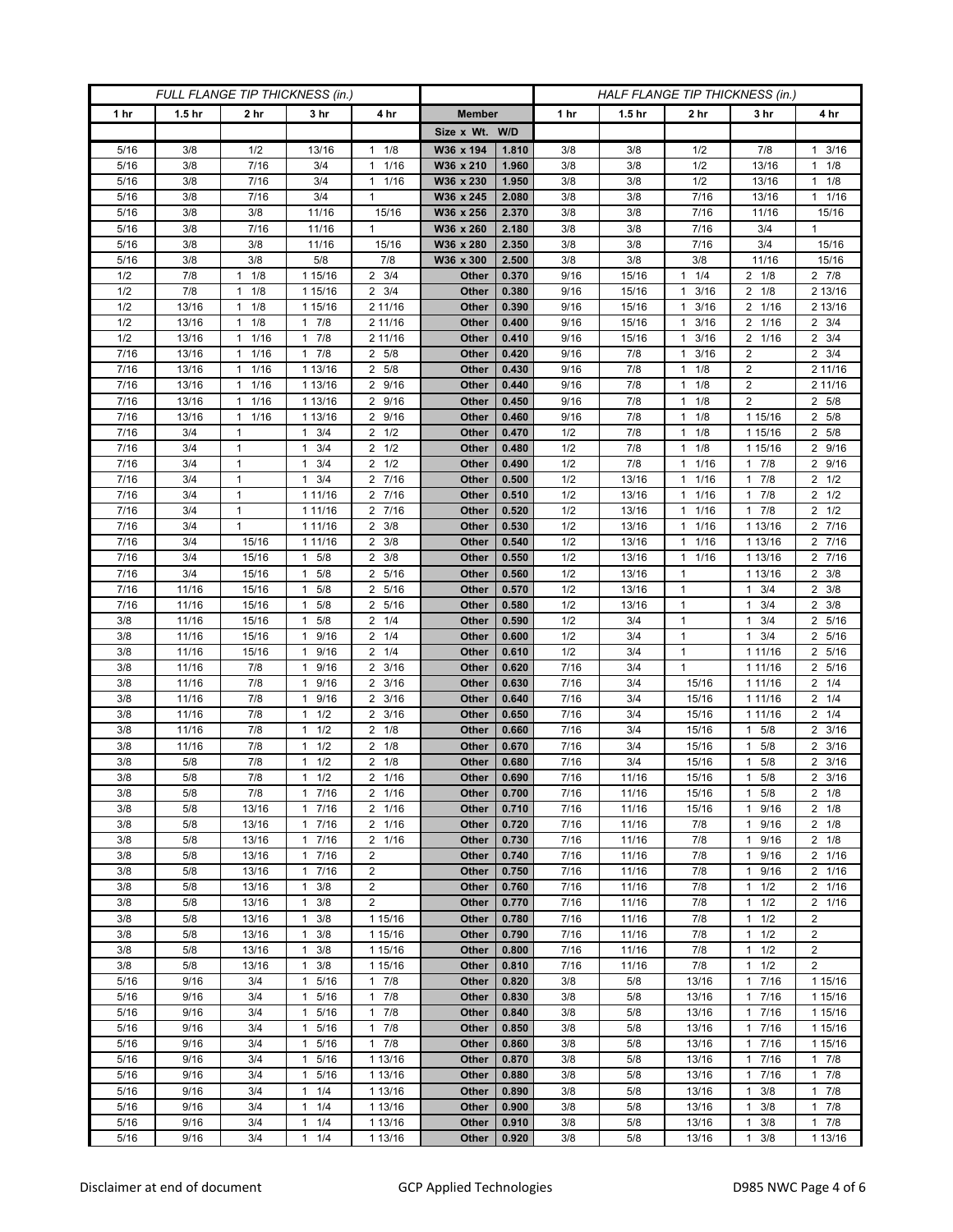| FULL FLANGE TIP THICKNESS (in.) |                   |                 |                           |                                            |                       |                | HALF FLANGE TIP THICKNESS (in.) |                   |                 |                              |                           |
|---------------------------------|-------------------|-----------------|---------------------------|--------------------------------------------|-----------------------|----------------|---------------------------------|-------------------|-----------------|------------------------------|---------------------------|
| 1 hr                            | 1.5 <sub>hr</sub> | 2 <sub>hr</sub> | 3 <sub>hr</sub>           | 4 hr                                       | <b>Member</b>         |                | 1 hr                            | 1.5 <sub>hr</sub> | 2 <sub>hr</sub> | 3 hr                         | 4 hr                      |
|                                 |                   |                 |                           |                                            | Size x Wt. W/D        |                |                                 |                   |                 |                              |                           |
| 5/16                            | 9/16              | 3/4             | 1/4<br>$\mathbf{1}$       | 3/4<br>$\mathbf{1}$                        | Other                 | 0.930          | 3/8                             | 5/8               | 13/16           | 3/8<br>1                     | 1 13/16                   |
| 5/16                            | 9/16              | 3/4             | 1/4<br>1                  | 3/4<br>$\mathbf{1}$                        | Other                 | 0.940          | 3/8                             | 5/8               | 3/4             | 3/8<br>1                     | 1 13/16                   |
| 5/16                            | 9/16              | 11/16           | $1 \t1/4$                 | 3/4<br>$\mathbf{1}$                        | Other                 | 0.950          | 3/8                             | 5/8               | 3/4             | 3/8<br>1                     | 1 13/16                   |
| 5/16                            | 9/16              | 11/16           | 1/4<br>1                  | 3/4<br>1                                   | Other                 | 0.960          | 3/8                             | 5/8               | 3/4             | 5/16                         | 1 13/16                   |
| 5/16                            | 9/16              | 11/16           | 3/16<br>1                 | 3/4<br>$\mathbf{1}$                        | Other                 | 0.970          | 3/8                             | 5/8               | 3/4             | 5/16<br>1                    | 1 13/16                   |
| 5/16                            | 9/16              | 11/16           | 3/16<br>$\mathbf{1}$      | 1 11/16                                    | Other                 | 0.980          | 3/8                             | 9/16              | 3/4             | 5/16<br>1                    | $1 \t3/4$                 |
| 5/16                            | 9/16              | 11/16           | 3/16<br>1                 | 1 11/16                                    | Other                 | 0.990          | 3/8                             | 9/16              | 3/4             | 5/16                         | 3/4<br>$\mathbf{1}$       |
| 5/16                            | 1/2               | 11/16           | 3/16<br>$\mathbf{1}$      | 111/16                                     | Other                 | 1.000          | 3/8                             | 9/16              | 3/4             | 5/16<br>1                    | $1 \t3/4$                 |
| 5/16                            | 1/2               | 11/16           | 3/16<br>$\mathbf{1}$      | 1 11/16                                    | Other                 | 1.010          | 3/8                             | 9/16              | 3/4             | 5/16<br>1.                   | $1 \t3/4$                 |
| 5/16<br>5/16                    | 1/2<br>1/2        | 11/16<br>11/16  | 3/16<br>1<br>3/16<br>1    | 1 11/16<br>1 11/16                         | Other<br>Other        | 1.020<br>1.030 | 3/8<br>3/8                      | 9/16<br>9/16      | 3/4<br>3/4      | 5/16<br>1<br>5/16<br>1       | $1 \t3/4$<br>1 1 1 / 16   |
| 5/16                            | 1/2               | 11/16           | 3/16<br>$\mathbf{1}$      | 5/8<br>$\mathbf{1}$                        | Other                 | 1.040          | 3/8                             | 9/16              | 3/4             | 1/4<br>1                     | 1 11/16                   |
| 5/16                            | 1/2               | 11/16           | 3/16<br>1                 | 5/8<br>$\mathbf{1}$                        | Other                 | 1.050          | 3/8                             | 9/16              | 3/4             | 1/4<br>1                     | 1 11/16                   |
| 5/16                            | 1/2               | 11/16           | 1/8<br>$\mathbf{1}$       | 5/8<br>$\mathbf{1}$                        | Other                 | 1.060          | 3/8                             | 9/16              | 3/4             | 1/4<br>1                     | 1 11/16                   |
| 5/16                            | 1/2               | 11/16           | 1/8<br>1                  | 1<br>5/8                                   | Other                 | 1.070          | 3/8                             | 9/16              | 3/4             | 1/4                          | 1 11/16                   |
| 5/16                            | 1/2               | 11/16           | 1/8<br>1                  | $\mathbf{1}$<br>5/8                        | Other                 | 1.080          | 3/8                             | 9/16              | 11/16           | 1/4<br>1                     | 1 11/16                   |
| 5/16                            | 1/2               | 11/16           | 1/8<br>$\mathbf{1}$       | $\mathbf{1}$<br>5/8                        | Other                 | 1.090          | 3/8                             | 9/16              | 11/16           | 1/4<br>1                     | 1 11/16                   |
| 5/16                            | 1/2               | 11/16           | 1/8<br>1                  | 5/8<br>1                                   | Other                 | 1.100          | 3/8                             | 9/16              | 11/16           | 1/4                          | 1 5/8                     |
| 5/16                            | 1/2               | 5/8             | 1/8<br>1                  | 9/16<br>$\mathbf{1}$                       | Other                 | 1.110          | 3/8                             | 9/16              | 11/16           | 1/4<br>1                     | 1 5/8                     |
| 5/16                            | 1/2               | 5/8             | 1/8<br>$\mathbf{1}$       | 9/16<br>$\mathbf{1}$                       | Other                 | 1.120          | 3/8                             | 9/16              | 11/16           | 3/16<br>1                    | 1 5/8                     |
| 5/16                            | 1/2               | 5/8             | 1/8<br>1                  | 9/16<br>1                                  | Other                 | 1.130          | 3/8                             | 9/16              | 11/16           | 3/16                         | 5/8<br>$\mathbf{1}$       |
| $5/16$                          | 1/2               | $5/8$           | 1/8<br>1                  | 9/16<br>$\mathbf{1}$                       | Other                 | 1.140          | 3/8                             | 9/16              | 11/16           | 3/16<br>1                    | 1 5/8                     |
| 5/16                            | 1/2               | 5/8             | 1/8<br>$\mathbf{1}$       | 9/16<br>$\mathbf{1}$                       | Other                 | 1.150          | 3/8                             | 9/16              | 11/16           | 3/16<br>1                    | $1 \t5/8$                 |
| 5/16                            | 1/2               | 5/8             | 1/16<br>$\mathbf{1}$      | 9/16<br>1                                  | Other                 | 1.160          | 3/8                             | 9/16              | 11/16           | 3/16<br>1                    | 1 9/16                    |
| 5/16                            | 1/2               | $5/8$           | 1/16<br>$\mathbf{1}$      | 9/16<br>1                                  | Other                 | 1.170          | 3/8                             | 9/16              | 11/16           | 3/16<br>1                    | 1 9/16                    |
| 5/16                            | 1/2<br>1/2        | 5/8             | 1/16<br>1<br>$\mathbf{1}$ | 1/2<br>1<br>$\mathbf{1}$                   | Other                 | 1.180          | 3/8                             | 1/2               | 11/16           | 3/16<br>1                    | 9/16<br>$\mathbf{1}$      |
| 5/16<br>$5/16$                  | 1/2               | 5/8<br>5/8      | 1/16<br>$1 \t1/16$        | 1/2<br>1/2<br>1                            | Other<br>Other        | 1.190<br>1.200 | 3/8<br>3/8                      | 1/2<br>1/2        | 11/16<br>11/16  | 3/16<br>3/16<br>$\mathbf{1}$ | 1 9/16<br>1 9/16          |
| 5/16                            | 1/2               | 5/8             | 1/16<br>1                 | 1/2<br>1                                   | Other                 | 1.210          | 3/8                             | 1/2               | 11/16           | 3/16                         | 9/16<br>$\mathbf{1}$      |
| 5/16                            | 1/2               | $5/8$           | 1/16<br>$\mathbf{1}$      | 1/2<br>$\mathbf{1}$                        | Other                 | 1.220          | 3/8                             | 1/2               | 11/16           | 1/8<br>1                     | 1 9/16                    |
| 5/16                            | 7/16              | 5/8             | 11/16                     | 1/2<br>$\mathbf{1}$                        | Other                 | 1.230          | 3/8                             | 1/2               | 11/16           | $1 \t1/8$                    | 1 9/16                    |
| 5/16                            | 7/16              | 5/8             | 1/16<br>1                 | 1/2<br>1                                   | Other                 | 1.240          | 3/8                             | 1/2               | 11/16           | 1/8                          | $1 \t1/2$                 |
| 5/16                            | 7/16              | 5/8             | 1/16<br>$\mathbf{1}$      | 1/2<br>$\mathbf{1}$                        | Other                 | 1.250          | 3/8                             | 1/2               | 5/8             | 1/8<br>1                     | $1 \t1/2$                 |
| 5/16                            | 7/16              | 5/8             | 11/16                     | 7/16<br>$\mathbf{1}$                       | Other                 | 1.260          | 3/8                             | 1/2               | 5/8             | $1 \t1/8$                    | $1 \t1/2$                 |
| 5/16                            | 7/16              | 5/8             | 1                         | 7/16<br>$\mathbf{1}$                       | Other                 | 1.270          | 3/8                             | 1/2               | 5/8             | 1/8<br>1                     | $1 \t1/2$                 |
| 5/16                            | 7/16              | 5/8             | $\mathbf{1}$              | 7/16<br>$\mathbf{1}$                       | Other                 | 1.280          | 3/8                             | 1/2               | 5/8             | 1/8<br>1                     | $1 \t1/2$                 |
| 5/16                            | 7/16              | 5/8             | $\mathbf{1}$              | $7/16$<br>$\mathbf{1}$                     | Other                 | 1.290          | 3/8                             | 1/2               | 5/8             | 1/8<br>1.                    | $1 \t1/2$                 |
| 5/16                            | 7/16              | 9/16            | 1                         | 7/16<br>$\mathbf{1}$                       | Other                 | 1.300          | 3/8                             | 1/2               | 5/8             | 1/8<br>1                     | $1 \t1/2$                 |
| 5/16                            | 7/16              | 9/16            | $\mathbf{1}$              | 7/16<br>$\mathbf{1}$                       | Other                 | 1.310          | 3/8                             | 1/2               | 5/8             | 1/8<br>1                     | $1 \t1/2$                 |
| 5/16                            | 7/16              | 9/16            | $\mathbf{1}$              | 7/16<br>$\mathbf{1}$                       | Other                 | 1.320          | 3/8                             | 1/2               | 5/8             | 1/16                         | 17/16                     |
| 5/16                            | $\frac{7}{16}$    | 9/16            | $\mathbf{1}$              | 7/16<br>$\mathbf{1}$                       | Other                 | 1.330          | 3/8                             | 1/2               | 5/8<br>5/8      | 1/16<br>$\mathbf{1}$         | 17/16                     |
| 5/16<br>5/16                    | 7/16<br>7/16      | 9/16<br>9/16    | 1<br>1                    | 3/8<br>$\mathbf{1}$<br>$\mathbf{1}$<br>3/8 | Other<br>Other        | 1.340<br>1.350 | 3/8<br>3/8                      | 1/2<br>1/2        | 5/8             | $1 \t1/16$<br>1/16<br>1.     | 17/16<br>17/16            |
| 5/16                            | 7/16              | 9/16            | $\mathbf{1}$              | 3/8<br>$\mathbf{1}$                        | Other                 | 1.360          | 3/8                             | 1/2               | 5/8             | 1/16<br>1                    | 17/16                     |
| 5/16                            | 7/16              | 9/16            | $\mathbf{1}$              | 3/8<br>$\mathbf{1}$                        | Other                 | 1.370          | 3/8                             | 1/2               | 5/8             | $\mathbf{1}$<br>1/16         | 17/16                     |
| 5/16                            | 7/16              | 9/16            | $\mathbf{1}$              | 1<br>3/8                                   | Other                 | 1.380          | 3/8                             | 1/2               | 5/8             | 1/16<br>1                    | 17/16                     |
| 5/16                            | 7/16              | 9/16            | 15/16                     | 3/8<br>$\mathbf{1}$                        | Other                 | 1.390          | 3/8                             | 1/2               | 5/8             | 1/16<br>1                    | 17/16                     |
| 5/16                            | 7/16              | 9/16            | 15/16                     | 3/8<br>$\mathbf{1}$                        | Other                 | 1.400          | 3/8                             | 1/2               | 5/8             | 1/16<br>1                    | $1 \t3/8$                 |
| 5/16                            | 7/16              | 9/16            | 15/16                     | 3/8<br>$\mathbf{1}$                        | Other                 | 1.410          | 3/8                             | 1/2               | 5/8             | 1/16<br>$\mathbf{1}$         | $1 \t3/8$                 |
| 5/16                            | 7/16              | 9/16            | 15/16                     | 3/8<br>$\mathbf{1}$                        | Other                 | 1.420          | 3/8                             | 1/2               | 5/8             | 1/16<br>$\mathbf{1}$         | $1 \t3/8$                 |
| 5/16                            | 7/16              | 9/16            | 15/16                     | 5/16<br>$\mathbf{1}$                       | Other                 | 1.430          | 3/8                             | 7/16              | 5/8             | 1/16<br>1                    | 3/8<br>$\mathbf{1}$       |
| 5/16                            | 7/16              | 9/16            | 15/16                     | 5/16<br>$\mathbf{1}$                       | Other                 | 1.440          | 3/8                             | 7/16              | 5/8             | 1                            | $1 \t3/8$                 |
| 5/16                            | 7/16              | 9/16            | 15/16                     | 5/16<br>$\mathbf{1}$                       | Other                 | 1.450          | 3/8                             | 7/16              | 9/16            | 1                            | $1 \t3/8$                 |
| 5/16                            | 7/16              | 9/16            | 15/16                     | 5/16<br>$\mathbf{1}$                       | Other                 | 1.460          | 3/8                             | 7/16              | 9/16            | 1                            | $\mathbf{1}$<br>3/8       |
| 5/16                            | 7/16              | 9/16            | 15/16                     | 5/16<br>$\mathbf{1}$                       | Other                 | 1.470          | 3/8                             | 7/16              | 9/16            | $\mathbf{1}$                 | 3/8<br>$\mathbf{1}$       |
| 5/16                            | 7/16<br>7/16      | 9/16<br>9/16    | 15/16                     | 5/16<br>$\mathbf{1}$<br>$\mathbf{1}$       | Other                 | 1.480          | 3/8                             | 7/16              | 9/16            | 1<br>1                       | $1 \t3/8$<br>$\mathbf{1}$ |
| 5/16<br>5/16                    | 7/16              | 9/16            | 15/16<br>15/16            | 5/16<br>5/16<br>$\mathbf{1}$               | Other<br><b>Other</b> | 1.490<br>1.500 | 3/8<br>3/8                      | 7/16<br>7/16      | 9/16<br>9/16    | $\overline{1}$               | 3/8<br>1 5/16             |
| 5/16                            | 7/16              | 9/16            | 15/16                     | 5/16<br>$\mathbf{1}$                       | Other                 | 1.510          | 3/8                             | 7/16              | 9/16            | 1                            | 1 5/16                    |
| 5/16                            | 7/16              | 9/16            | 15/16                     | 5/16<br>$\mathbf{1}$                       | Other                 | 1.520          | 3/8                             | 7/16              | 9/16            | 1                            | 1 5/16                    |
| 5/16                            | 3/8               | 1/2             | 7/8                       | 1/4<br>$\mathbf{1}$                        | Other                 | 1.530          | 3/8                             | 7/16              | 9/16            | $\mathbf{1}$                 | 1 5/16                    |
| 5/16                            | 3/8               | 1/2             | 7/8                       | $\mathbf{1}$<br>1/4                        | Other                 | 1.540          | 3/8                             | 7/16              | 9/16            | 1                            | 1 5/16                    |
| 5/16                            | 3/8               | 1/2             | 7/8                       | $\mathbf{1}$<br>1/4                        | Other                 | 1.550          | 3/8                             | 7/16              | 9/16            | 1                            | 1 5/16                    |
| 5/16                            | 3/8               | 1/2             | 7/8                       | 1/4<br>$\mathbf{1}$                        | Other                 | 1.560          | 3/8                             | 7/16              | 9/16            | $\mathbf{1}$                 | 1 5/16                    |